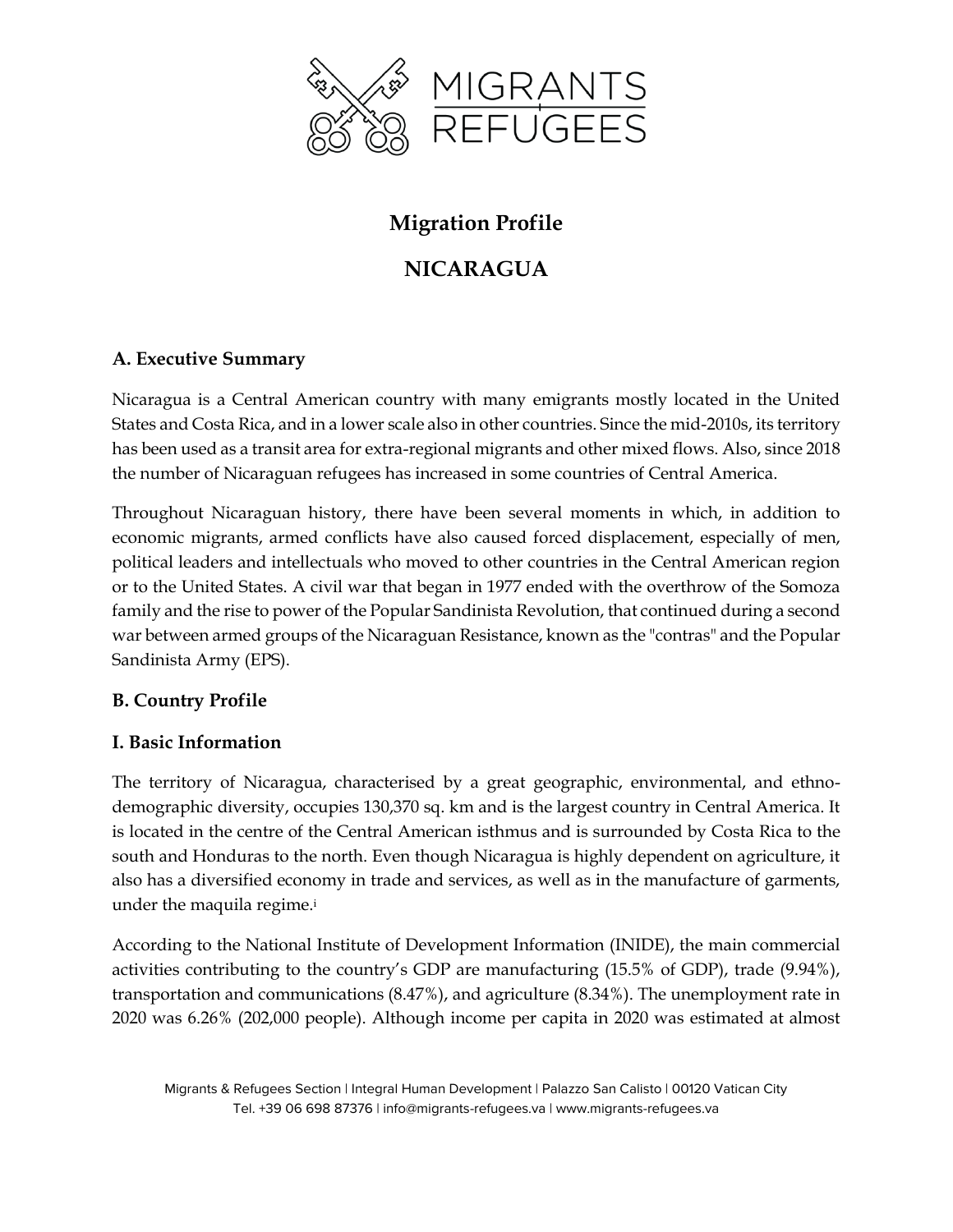\$2,000 US, this was poorly distributed due to the income concentration in the hands of very few people.ii

In 2020, according to INIDE data, the country had 6,595,674 inhabitants, of whom 49% were men and 51% women, and 57% of them lived in urban areas, mostly in cities located along the Pacific Ocean coast. Of the total population, 11% recognised themselves as members of an ethnic minority, including the Miskitu (27.2%), Mestizos from the Caribbean Coast (25.3%), and the Chorotega Nahua (10.4%).iii

Nicaragua is considered a Christian country (90.5%), with 58.5% Catholics, 21.6% Evangelicals, and 1.6% Moravian; the remaining 10% belongs to other congregations. Although the Catholic faith is practised by many people, other Christian denominations are currently growing in membership.

Due to its geographic location in the centre of the continental mass and between two great seas, its territory is often affected by storms and hurricanes. Nicaragua is also located in the dry tropics and, like other countries in the region, faces extreme climate changes and disruptions. The country's territory is divided into different regions: the Pacific Zone, the North Central Zone and the Caribbean Region, where fifteen Departments and two Autonomous Regions (the North Atlantic and the South Atlantic Autonomous Regions) are also located. Finally, these different areas are divided into 153 municipalities.

During the last thirty years, emigration has been thriving because of poverty and unemployment. After Honduras, Nicaragua is the second poorest country in Central America, and its proximity to Costa Rica has invited many labour migrants to relocate in that country, as well as in the United States. Since 2018, the country has been experiencing political conflicts between the government and other opposition groups. The local government has become more authoritarian and repressive, while the opposition groups are trying to destabilise the country and promote a coup d'état with external assistance.

Currently, it is estimated that more than 10% of Nicaraguans reside outside the country as workers, refugees, or refugee applicants, and many live in irregular migratory conditions. The main destinations are the United States (44%), Costa Rica (43%), Spain (3.8%), Panama (2%), and Canada (1.55%).

## **II. International and Internal Migrants**

Nicaragua is not a country that is attracting a migrant population; on the contrary, approximately 10% of its population has already emigrated. The movement of people entering the country is minimal. In 2019, 42,172 people entered the country (58% women and 42% men). Among them, 13,057 (39%) came from Honduras, 11,283 (26.8%) from Costa Rica and 3,777 (8.9%) from the United States. Nicaragua is also one of the signatories of the Central American Single Visa Treaty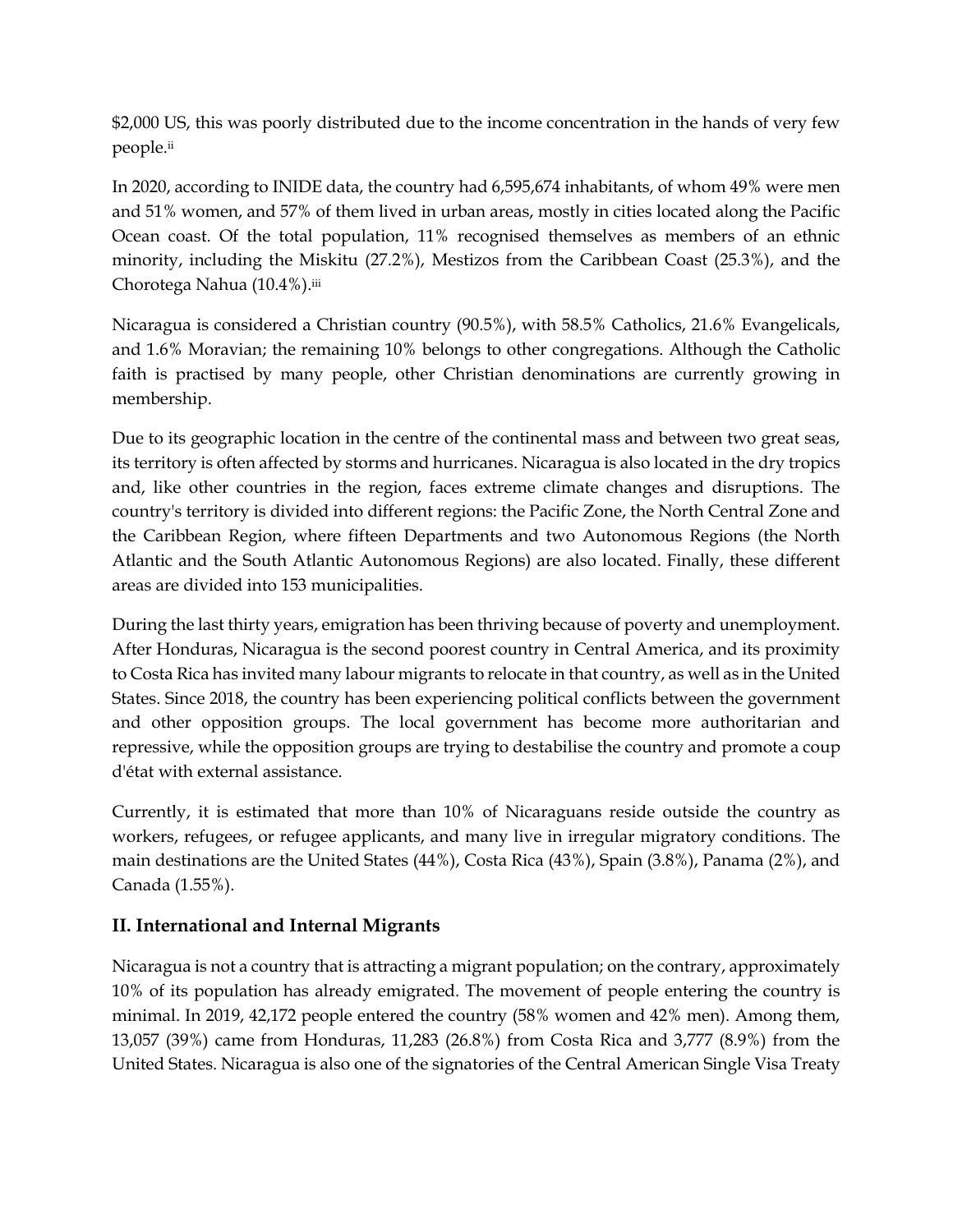with Guatemala, Honduras, and El Salvador, which allows nationals of those four countries to enter the other territories for tourism or commercial purposes, but not as labour migrants.

In 2020, due to the crisis caused by the COVID-19 pandemic, several tens of thousands of Nicaraguan migrants who were in Costa Rica, Panama, other Central American countries and even Mexico returned. Due to health restrictions, they initially had problems entering the country. Therefore, in 2020 Nicaraguan returnees were more than those who left the country, also because many of them entered the territory through unauthorised passages, and data does not record all that movement.

Since 2018, there has been a constant influx of Haitian, Cuban and Venezuelan transmigrants in numbers never seen before. In the last decades, the Nicaraguan territory has been experiencing the transit of extra-regional and extra-continental migrants, as part of mixed flows of migrants and refugee applicants using the territories of Central America and Mexico in order to reach the United States.iv

Since official crossing points are not an option, the porous borders with Costa Rica and Honduras have made this phenomenon a daily occurrence for the inhabitants of communities along the crossing routes. The most common crossing areas are Bahía de Salinas, on the border with Costa Rica on the Pacific coast, and other points south of Lake Nicaragua and in the San Juan River basin, which are also often used by undocumented Nicaraguan migrants moving to Costa Rica. These transmigrants then continue their journey to Honduras using different locations along the common border.

Internal migration is a widespread phenomenon in Nicaragua. Search for employment and climate crisis are its main drives. Nicaragua supplies other countries in the region, mainly Costa Rica, with some 100,000 workers who serve as temporary labour for agricultural activities, but also for its own domestic labour market. Agricultural workers are distributed throughout the months of each year between the harvest cycles in Costa Rica and other employment opportunities in their own country. $v \cdot \ln a$  ddition, periods marked by prolonged droughts in the Pacific and northern regions of the country, coupled with the effects of hurricanes, have led to an increase in climate refugees moving from the drier lands of the Pacific, Caribbean, and northern regions of the country into urban centres.

## **III. Emigration and Skilled Migration**

Emigration in this country has multiple causes. Social inequality, political conflicts, and environmental disasters, such as earthquakes, volcanic eruptions and climate risks, have been the main drives of an emigration that since the 1980s has had two main destinations: the United States and Costa Rica. Spain and Panama also became other destination countries in the last 10 years. In addition, there is in a smaller scale a circular migration to other Central American countries. In 2019, the departure of 682,865 people (54% women and 46% men) was recorded, exceeding the number of Nicaraguan entries back into the country.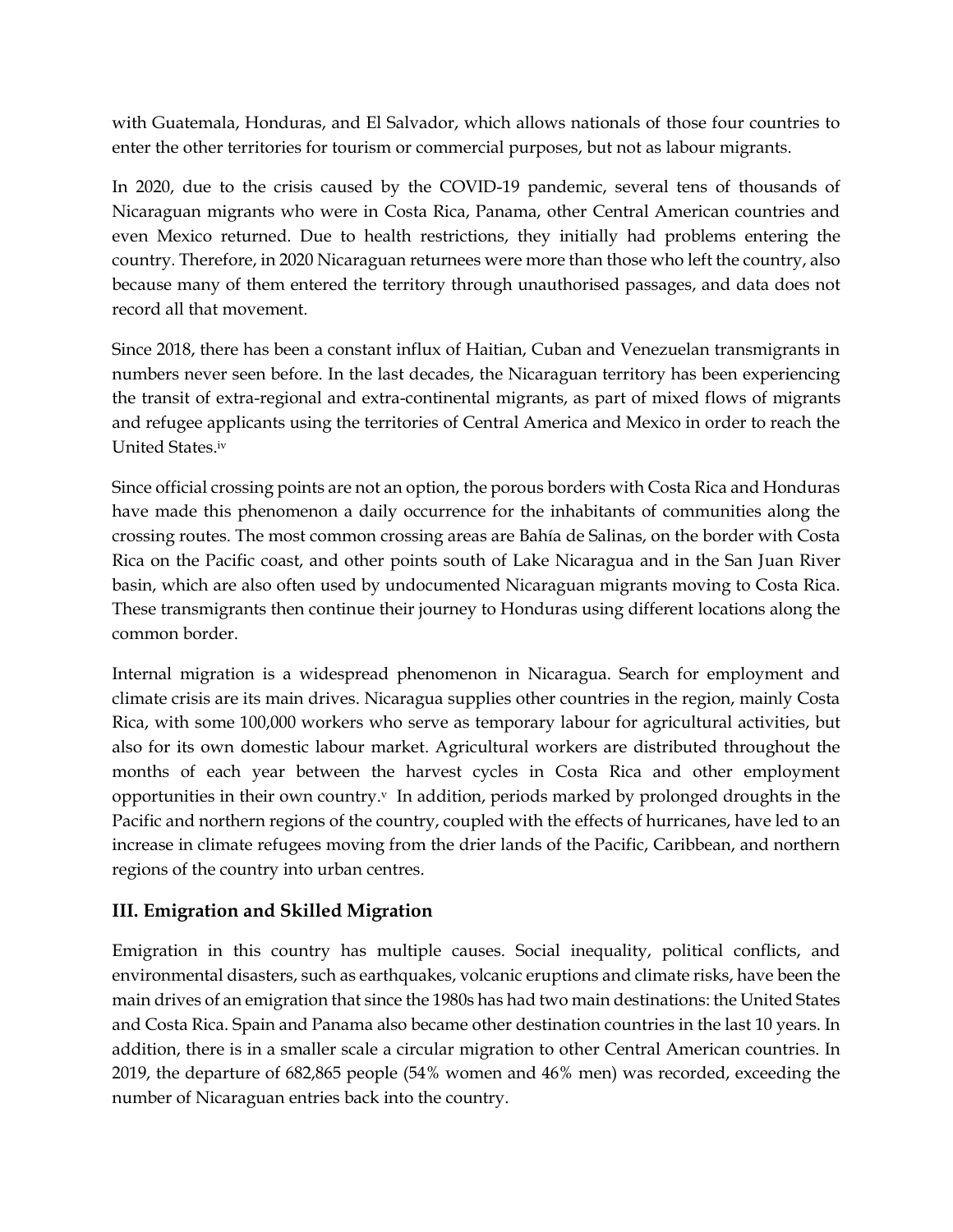In 2019, 302,845 travelled to the United States, 296,541 to Costa Rica, 25,969 to Spain, 13,762 to Panama, and 10,511 to Canada. The largest number of people who left the country (26.1%) came from the department of Managua, where the capital is located and has the highest concentration of inhabitants of the country. However, in relative terms, the department of Chinandega, the poorest area in the country, registered the largest relative volume compared to the size of its population.

The educational profile of Nicaraguans abroad is distributed as follows: people with no education are 4.9%, with less than a high school degree 22.9%, with a high school diploma 20.2%. Immigrants with a university degree accounted for 19.5%, but 24% had not completed their university education. About 4.5% had technical training. It is more common to find Nicaraguans with completed high school or higher levels of education in the United States or Spain than in other destinations in the region, such as Costa Rica. This variable distinguishes Nicaraguans from other Central American immigrants from Guatemala, Honduras, and El Salvador in that destination. For this reason, it is common to find Nicaraguans employed in administration, business, the arts, or sciences. In addition, the average income of these immigrants was almost equivalent to that of U.S.-born workers, around US\$60,000 per year, which is above the average US\$46,000 earned by a worker coming from other Central American countries.vi This factor is determined by the fact that Nicaraguan migration to the United States has been a more skilled migration, since the 1980s. However, this is different from the migration to Costa Rica, where the educational and labour profile of Nicaraguans in the country is similar to the one of the other Central Americans.vii

The educational level and labour market insertion of Nicaraguans in Costa Rica is different from the others living in the United States. Nicaraguans in Costa Rica are relatively young people who are concentrated in the 25 to 40 year old bracket. Eighty-one percent of Nicaraguans residing in Costa Rica over the age of 18 had not completed high school in 2017. However, that situation may have changed somewhat because since 2018 Costa Rica has received a significant number of refugee claimants from Nicaragua.viii In a survey of that population, 47% were professionals or had a university degree. Even so, Nicaraguans in Costa Rica continue to be mostly employed in low-skilled and low-wage jobs in the Costa Rican labour market.

# **IV. Forced Migrants (internally displaced, asylum seekers and refugees, climate displaced people)**

UNHCR estimated that in 2020 more than 108,000 Nicaraguans were seeking refuge in the world;ix about 77,000 were in Costa Rica, 8,000 in Panama, 9,000 in Europe, 3,600 in Mexico and 5,100 in other countries. Political exile or refugee applicants are not new to Nicaragua due to ongoing political and military confrontations taking place. Nicaragua has also welcomed on different occasions refugees arriving from other countries of Central America and beyond. Although in recent decades this flow has decreased, small groups of refugees remain in the country or have settled there permanently.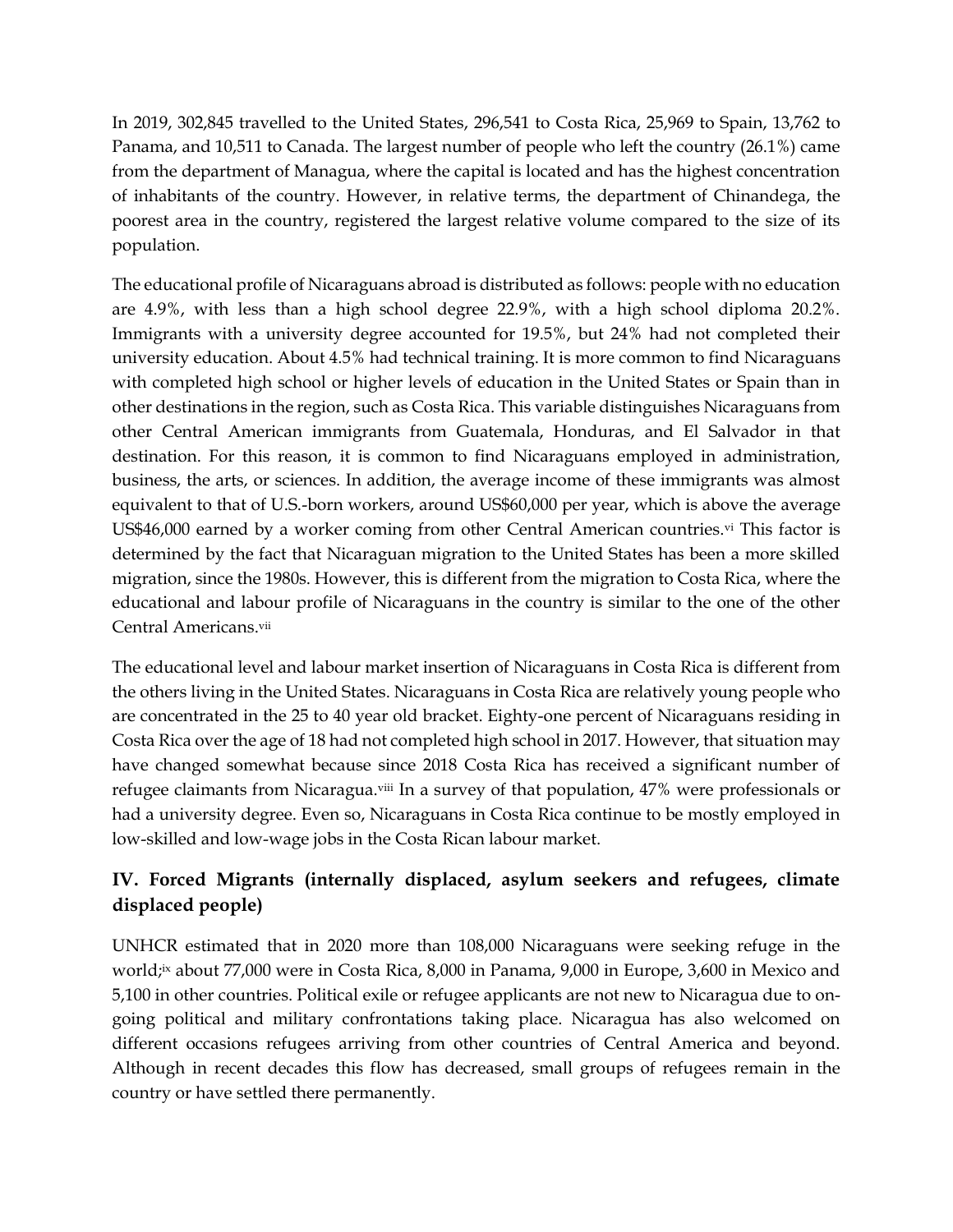Unlike other northern Central American countries, in Nicaragua there are no criminal gangs or *maras*; therefore, the phenomenon of forced internal displacement due to public insecurity is not present. Even internal displacement caused by political conflicts has decreased since the mid-1990s; however, as of 2018, some of its manifestations resurfaced, and many of their leaders and workers left the country for fear of further sanctions. Most of these people lived in the capital city, Managua, or in some of the main cities of the country and, for the most part, have a high professional education.

In 2020, two hurricanes hit the region less than a week apart, which according to the International Federation of Red Cross and Red Crescent Societies (IFRC) were considered the worst disaster that impacted some 600,000 people in Central America as a result of flooding, landslides and other extreme weather effects, destroying infrastructure and ruining crops.<sup>x</sup> One of the most affected countries was Nicaragua, whose territory is very vulnerable to climate disasters; in fact, 60% of its territory was damaged by these two hurricanes, and, as a consequence, several thousands of people were internally displaced or migrated to Costa Rica, and some of them even joined the Central American migrant caravans. The main victims of these disasters lived in the Caribbean coast of the country, in the northern and western departments, where there is a large concentration of rural population living in poor conditions and lacking the most basic services, thus increasing their vulnerability.

# **V. Victims of Human Trafficking**

In recent decades, human trafficking for labour and sexual exploitation has increased in Nicaragua. The people most vulnerable are children and adolescents (44.2%), adult women (24.8%), and people of sexual diversity (16.2%). Victims of trafficking who are minors are forced into begging, generally by close relatives; in the case of girls and adolescents, into prostitution; and adults are subjected to over-exploitative labour or prostitution.

Data collected by IOM in  $2017xi$  shows that victims of internal trafficking cases were originally from Managua, Chinandega, Carazo, Masaya, Nueva Segovia, Matagalpa, Estelí, León and Bluefields. Meanwhile, other Nicaraguan victims of transnational trafficking were identified in Guatemala, Panama, El Salvador, the United States and Belize. The main factors fostering the proliferation of this crime is the poverty of the victims' families, the search for employment or the desire to emigrate, which allows them to be deceived by traffickers. These traffickers are often no strangers to the victims, but may be family members, friends and other people with whom there are social or work ties. In the case of children, they are subjected to punishment and forced to trafficking activities very often by their own family members.

The government acknowledges the existence of this crime, but it has had difficulty in dealing with it and taking action against human trafficking networks and practices. One of the major limitations is the fact that these abusive situations occur in contexts of precariousness and poverty that are considered normal by most people, due to a low level of education, lack of information and recognition of its criminal nature.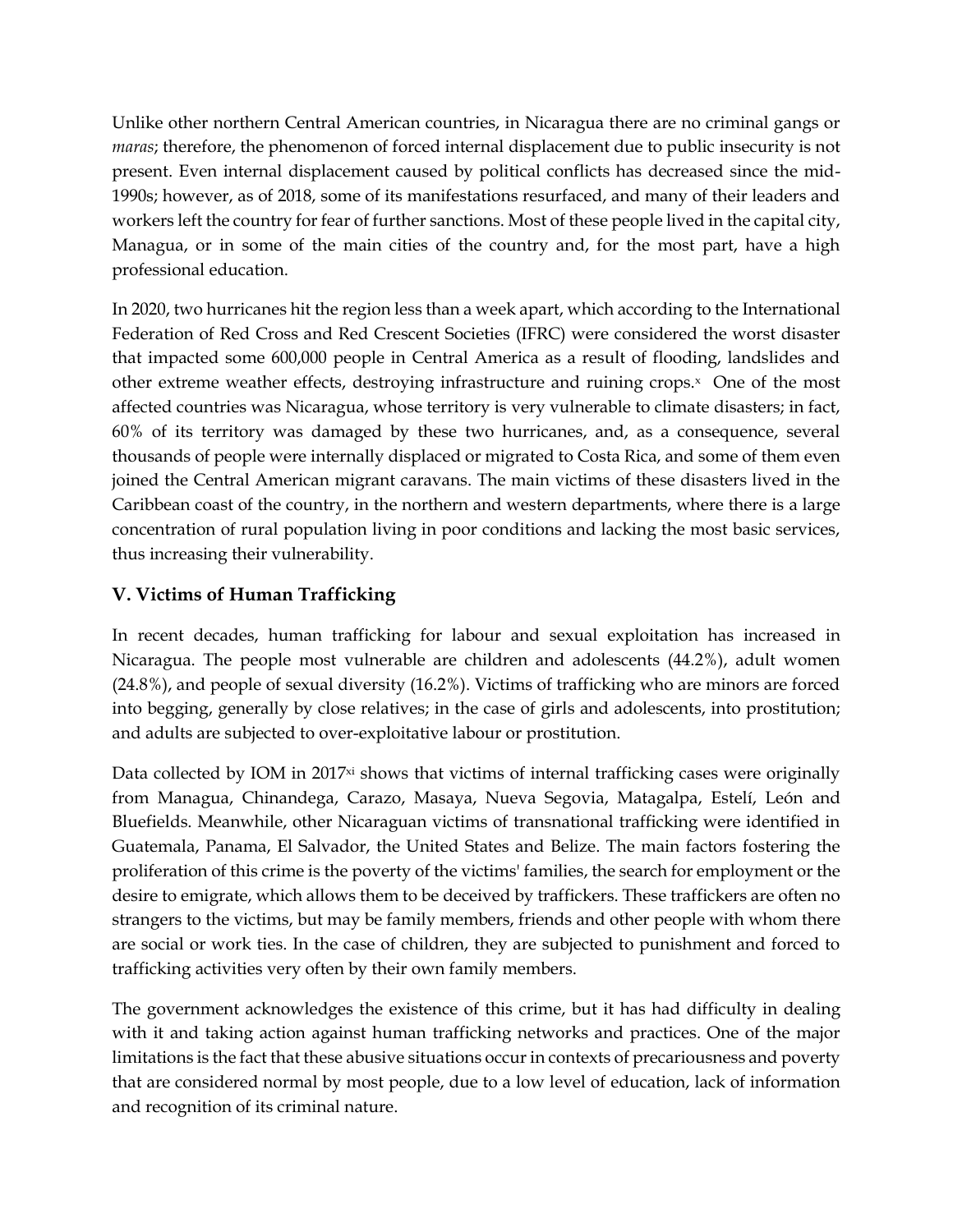### **VI. National Legal Framework**

Nicaragua has not made substantial changes to its legal framework on migration since 2015, when the Law against Trafficking in Persons was approved, by including this crime in its legislation and adopting measures to combat labour exploitation of migrants. The General Migration Law was passed in 2011, which is the main legal framework regulating migration management in the country. The General Directorate of Migration and Foreigners (DGME) within the Ministry of the Interior is the institution in charge of migration control and services. Nicaragua has ratified a significant number of international agreements to protect the rights of migrants. Under this legislative framework, the country offers access to public health services regardless of one's immigration status, free primary and secondary education, and the Law against Trafficking in Persons provides protection and safeguards the rights of victims.

### **VII. Main Actors**

The State

The National Council on Migration and Aliens is the governmental body responsible for designing and coordinating the implementation of migration policy. This in turn responds to the guidelines of the National Migration Strategy, which is part of the National Human Development Plan. The General Directorate of Migration and Aliens (DGME) is part of the Ministry of the Interior, and this is the executive body responsible for the management, control, and administration of migration services in the country.

Through the DGME, Nicaragua participates in consultative processes and regional forums such as the Central American Commission of Migration Directors (OCAM) and the Regional Conference on Migration (CRM). It is also part of the Central American Integration System where issues and regional actions related to migration are discussed and developed. Being part of the Central American Single Visa System through the CA-4, Nicaraguan citizens have free entry passes to Honduras, El Salvador, and Guatemala.

#### *The Church*

The Catholic Church works to assist migrants through various initiatives, coordinated by the Caritas network. This is made up of eight different Diocesan Caritas agencies located in Managua, Juigalpa, Matagalpa, León, Estelí, Jinotega, Granada, and the Vicariate of Bluefields. Since 1960, this organisation has promoted a number of programs aimed at meeting the needs of the most disadvantaged people. Since the 1990s, Caritas has also been involved in assisting migrants and internally displaced persons, as well as the families of external migrants, developing its pastoral activity in communities where the highest concentration of migrants is attested. Since the early 2000s, Caritas has facilitated the coordination of government institutions, civil society organisations and international agencies helping migrants, especially thanks to the Nicaraguan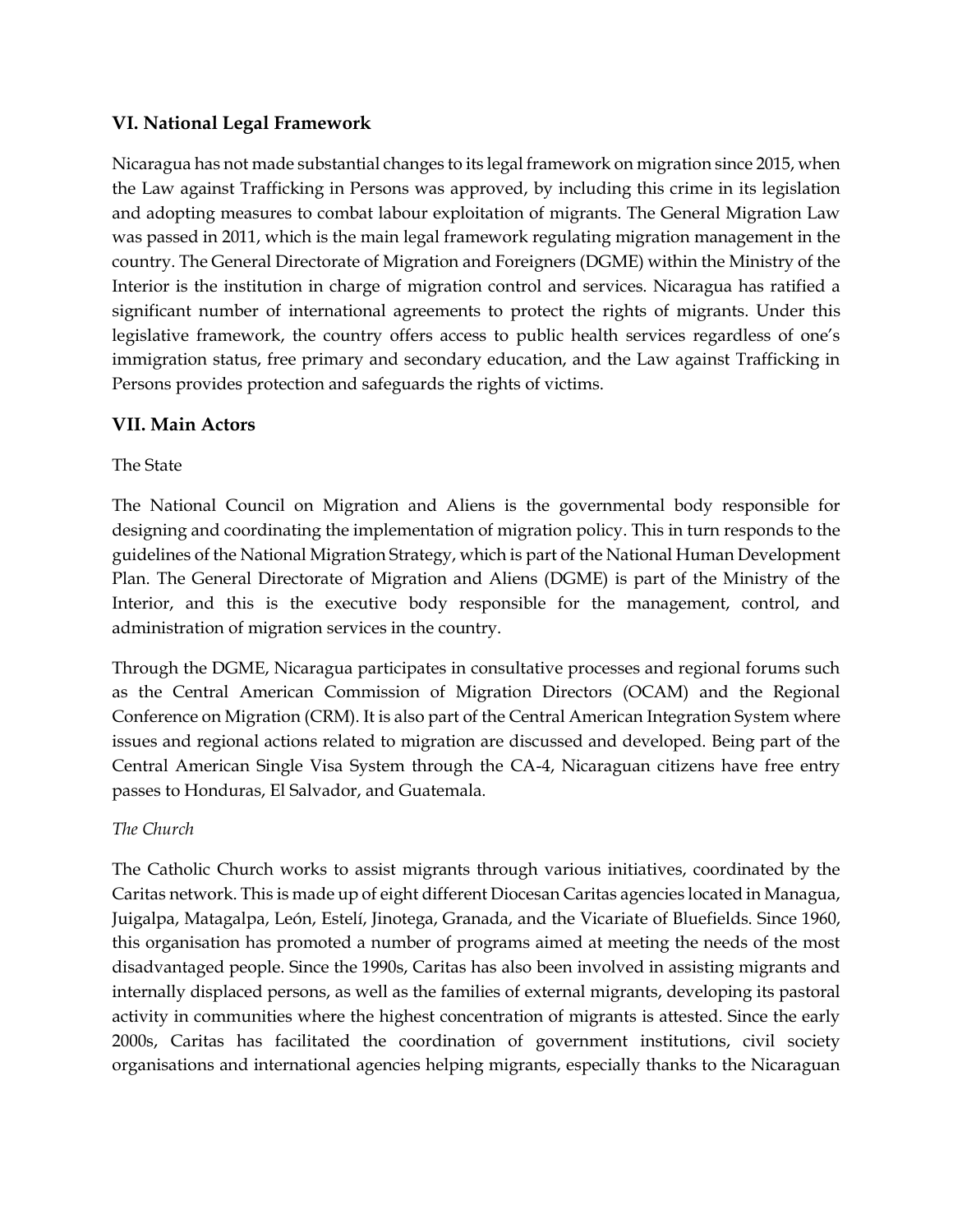Network of Civil Organisations for Migration (Red Nica), which as of 2015 has been serving groups of migrants in transit in different parts of the country.

The Jesuit Migrant Service is an organisation involved in the promotion and defence of human rights of Nicaraguan migrants in the country of origin, transit, and destination. During the last few years it has also dealt with the location of missing Nicaraguans on the migratory route to the United States, supporting at the same time forcibly displaced persons and migrant workers. JMS provides pastoral activities in the countries of destination and transit of Nicaraguan migrants.

#### *International Organisations*

The State of Nicaragua has been a member of the International Organisation for Migration (IOM) since 1967. In 1979, when the organisation was called the Intergovernmental Committee for European Migration (CIME), it opened its office in Managua, and since then has collaborated with the Government of Nicaragua regarding migratory matters. IOM Nicaragua has since expanded its activities to include counter-trafficking and assistance to vulnerable migrants, voluntary return and reintegration, unaccompanied migrant minors, labour migration, migration, and development.

Currently, IOM is part of the United Nations Country Team (UNCT), participating through the United Nations Development Assistance Framework (UNDAF) to strengthen national development strategies with government counterparts and UN System agencies. IOM's work consists of ensuring the orderly and humane management of migration, promoting international cooperation on migration issues, helping to find practical solutions to migration problems and providing humanitarian assistance to migrants in need.

Although the United Nations High Commissioner for Refugees (UNHCR) does not have a representative office in Nicaragua, the problem of refugee applicants is dealt with by the office from Costa Rica, to attend to the needs of people who may require assistance and protection.

Also, different agencies and funds of the United Nations System develop some programs for migrants' families, victims of displacement or under conditions that may cause it, by cooperating with the government and its institutions.

#### *Other Organisations*

Since the early 2000s, Nicaragua has had a large network of civil organisations providing services to the migrant population. These organisations are collaborating with Nicaraguan communities in the United States, Costa Rica and Spain. Although their profile has been reduced in the last three years, the organisations have joined the Nicaraguan Network of Civil Organisations for Migration (Red Nica) which coordinates activities with Caritas, the Jesuit Migrant Service, and other governmental organisations, mainly in the countries of destination, and other international organisations.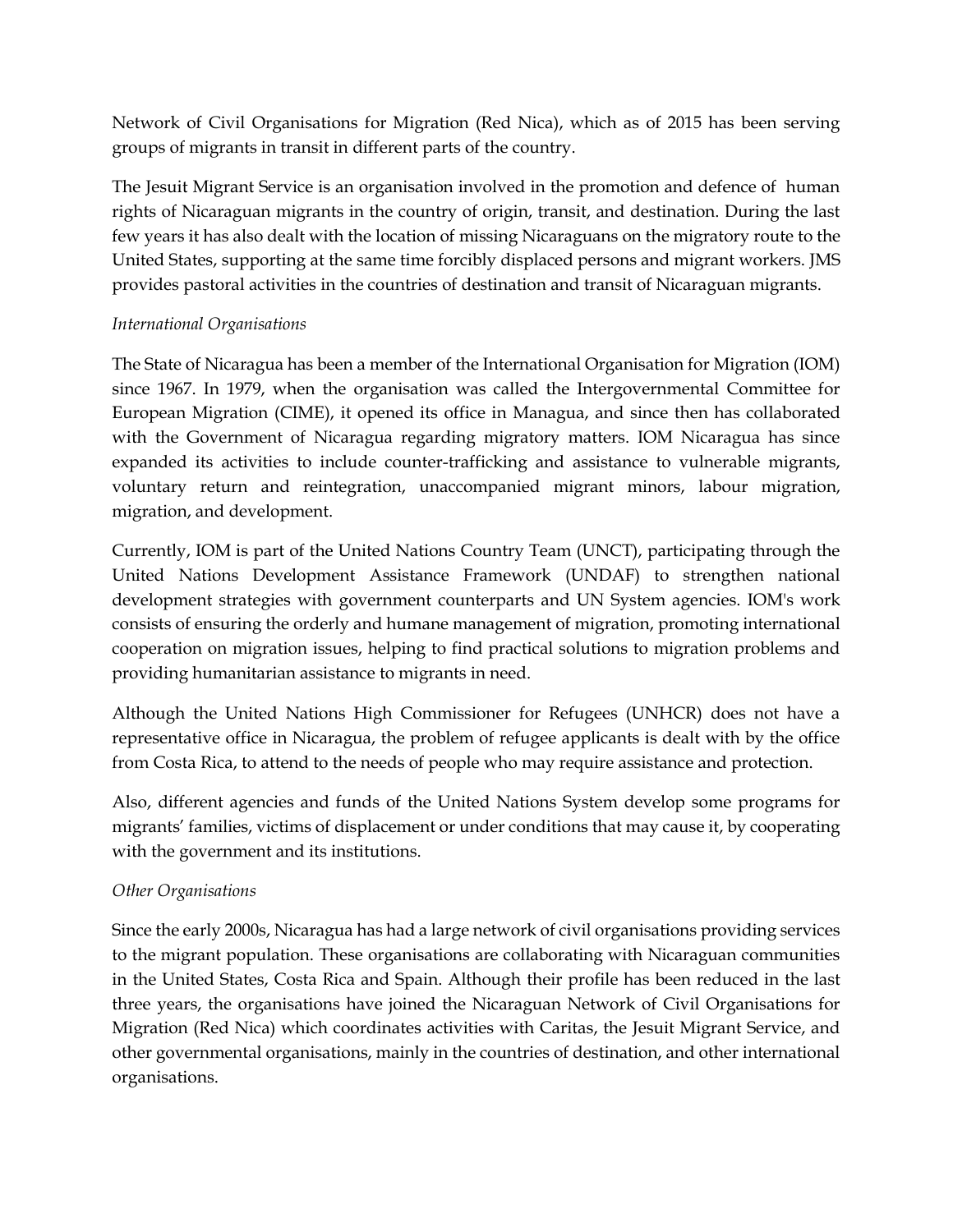On October 15, Nicaragua's National Assembly approved Law 1040, for the Regulation of Foreign Agents. The purpose of this law is to establish a legal framework for both individuals and organisations receiving foreign funding. Under this new set of rules and regulations, the government did not renew the legal status of some 50 civil organisations and forced them to close their activities and confiscated their assets. Many of these organisations served migrant populations, internally displaced persons, victims of trafficking and people living in territories vulnerable to the climate crisis. These included human rights organisations, research centres, environmentalists and even organisations providing health care especially in the middle of the COVID-19 pandemic.xii

**February 2022**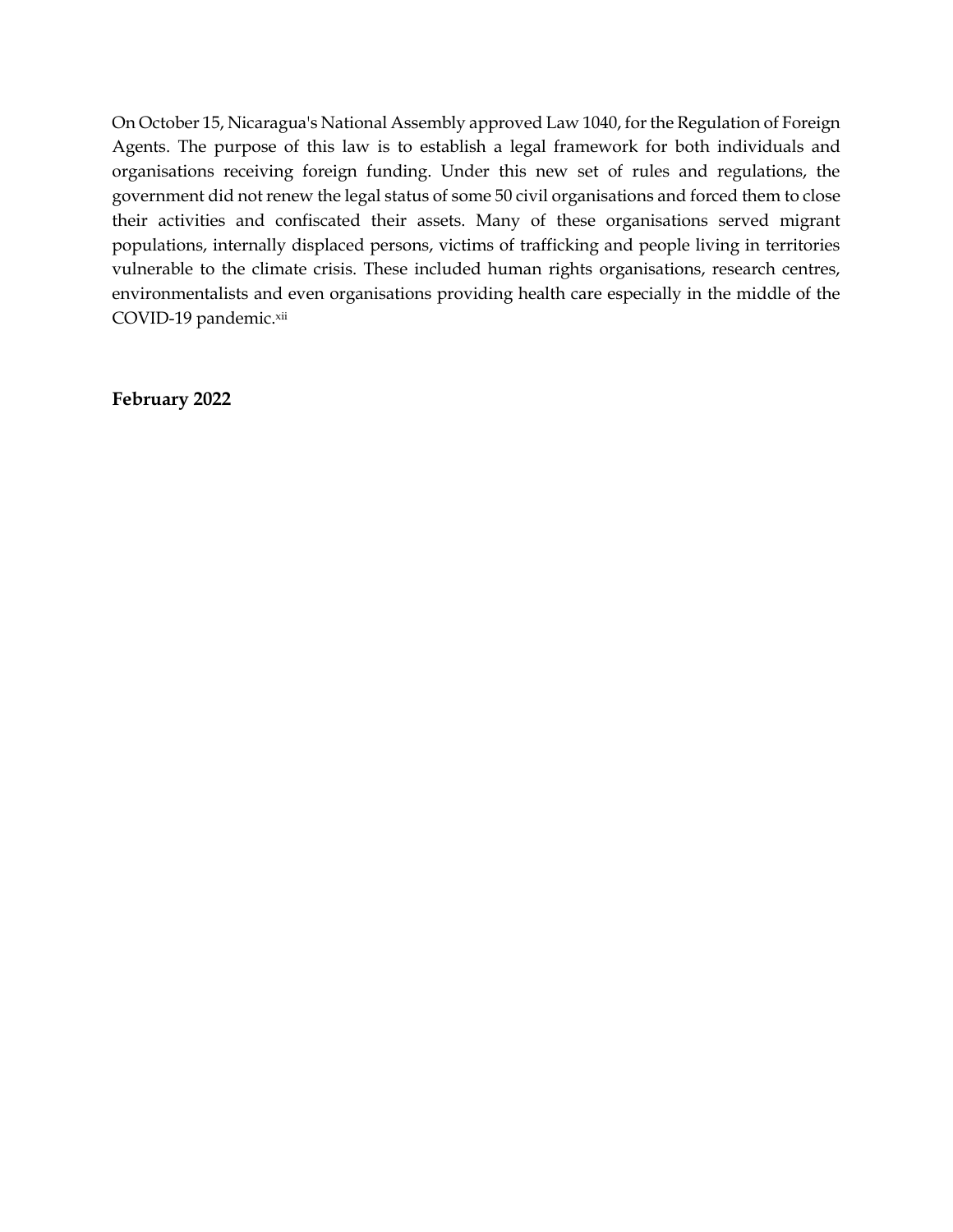## **C. References**

Banco Central de Nicaragua. 2021. *Informe anual 2020*. Managua.. Retrieved from: [https://www.bcn.gob.ni/publicaciones/informe\\_anual?field\\_fecha\\_value%5Bvalue%5D%5Bye](https://www.bcn.gob.ni/publicaciones/informe_anual?field_fecha_value%5Bvalue%5D%5Byear%5D=2020) [ar%5D=2020](https://www.bcn.gob.ni/publicaciones/informe_anual?field_fecha_value%5Bvalue%5D%5Byear%5D=2020)

CIDH *Migración forzada de personas nicaragüenses a Costa Rica : Aprobado por la Comisión Interamericana de Derechos Humanos el 8 de septiembre de 2019*. Comisión Interamericana de Derechos Humanos. Washington, D.C. <http://www.oas.org/es/cidh/informes/pdfs/MigracionForzada-Nicaragua-CostaRica.pdf>

El País, España. Desplazados climáticos. Pobres, cuantiosos e invisibles. <https://elpais.com/publi-especial/vidas-nuevas/desplazados-por-el-cambio-climatico/>

Embajada de los Estados Unidos en Nicaragua. *Informe Anual del Departamento de Estado Sobre la Trata de Personas 2020* [https://ni.usembassy.gov/es/our-relationship-es/official-reports](https://ni.usembassy.gov/es/our-relationship-es/official-reports-es/informe-anual-del-departamento-de-estado-sobre-la-trata-de-personas-2020)[es/informe-anual-del-departamento-de-estado-sobre-la-trata-de-personas-2020.](https://ni.usembassy.gov/es/our-relationship-es/official-reports-es/informe-anual-del-departamento-de-estado-sobre-la-trata-de-personas-2020)

FUNIDES. (2020). *Nicaragua, Informe de coyuntura*. Managua. <https://funides.com/publicaciones/informe-de-coyuntura-diciembre-2020/>

France 24 horas. *En tránsito por Centroamérica: la travesía migratoria hacia Estados Unidos* [https://www.france24.com/es/programas/migrantes/20210728-centroamerica-estados-nidos](https://www.france24.com/es/programas/migrantes/20210728-centroamerica-estados-unidos-migraciones-nicaragua-honduras)[migraciones-nicaragua-honduras](https://www.france24.com/es/programas/migrantes/20210728-centroamerica-estados-unidos-migraciones-nicaragua-honduras)

IFAM. 2019. *Estudio preliminar Flujos Mixtos Nicaragüenses a Costa Rica*. [https://www.programamesoamerica.iom.int/sites/default/files/estudio\\_preliminar\\_de\\_flujos](https://www.programamesoamerica.iom.int/sites/default/files/estudio_preliminar_de_flujos_migratorios_nicaraguenses_0.pdf) [\\_migratorios\\_nicaraguenses\\_0.pdf](https://www.programamesoamerica.iom.int/sites/default/files/estudio_preliminar_de_flujos_migratorios_nicaraguenses_0.pdf)

IFRC. *Comunicado de Prensa*. [https://www.ifrc.org/es/press-release/las-comunidades-afectadas-por-los-huracanes-eta-e](https://www.ifrc.org/es/press-release/las-comunidades-afectadas-por-los-huracanes-eta-e-iota-estan-amenazadas-por-la)[iota-estan-amenazadas-por-la](https://www.ifrc.org/es/press-release/las-comunidades-afectadas-por-los-huracanes-eta-e-iota-estan-amenazadas-por-la)

Inter-American Commission on Human Rights. *Nicaragua: Concentración del poder y debilitamiento del Estado de Derecho*: *Aprobado por la Comisión Interamericana de Derechos Humanos el 25 de octubre de 2021*. Comisión Interamericana de Derechos Humanos. (OAS. Documentos oficiales ; OEA/Ser.L/V/II) [https://www.oas.org/es/cidh/informes/pdfs/2021\\_Nicaragua-ES.pdf](https://www.oas.org/es/cidh/informes/pdfs/2021_Nicaragua-ES.pdf)

Instituto Nacional de Información de Desarrollo (INIDE). *Anuario Estadístico 2019*. Managua, Nicaragua: INIDE.